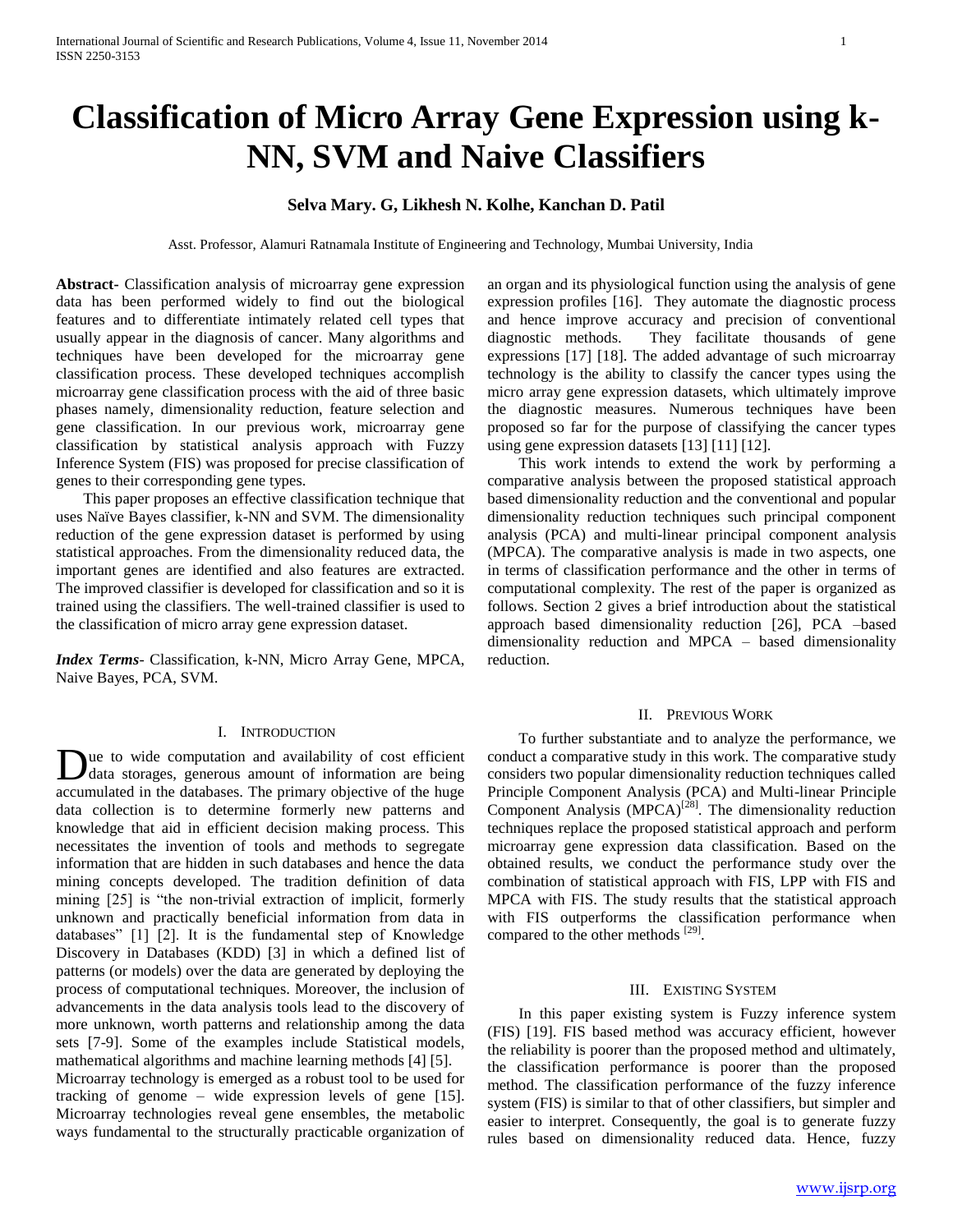inference is selected in our approach for classification and the fuzzy rules are utilized to train the fuzzy inference system [28]. In the existing system, it was proposed an effective classification technique that uses an enhanced fuzzy inference classifier. The dimensionality reduction of the gene expression dataset is performed by using statistical approaches. From the

dimensionality reduced data, the important genes are identified and also the fuzzy rules are generated. The improved classifier is developed for classification and so it is trained using fuzzy rules. The well-trained classifier is used to the classification of micro array gene expression dataset. Fig.1 describes the architecture of the existing system.



**Fig. 1 Existing System Architecture** [ 28]

## **LIMITATIONS**

 In this paper, FIS based method was accuracy efficient, however the reliability is poorer than the proposed method and ultimately, the classification performance is poorer than the proposed method. The classification performance of the fuzzy inference system (FIS) is similar to that of other classifiers, but simpler and easier to interpret. Consequently, the goal is to generate fuzzy rules based on dimensionality reduced data. Hence, fuzzy inference is selected in our approach for classification and the fuzzy rules are utilized to train the fuzzy inference system (FIS).

 The generation of the Fuzzy rules is very tiresome process and the One of the disadvantages of fuzzy logic is that the rules for it are not very direct. Many experts have proposed rules over the years for this, but there are many of them. It would be impossible to follow all of these rules, since they tend to vary from researcher to researcher. All of the factors of fuzzy logic are given the same importance as long as they are going to be combined.

 This causes certain sets of data to become more important than others, where this importance may not necessarily be true. There are many complexities in developing the fuzzy rules. It is also hard to develop a model from a fuzzy system. It requires more fine tuning and simulation before operational. If the rules generated were wrong once then the whole process has to be changed. The use of fuzzy logic for interpretation of gene expression data has not been explored substantially.

 Initial investigations suggested that poor quality clusters are formed as a result of the fuzzification of measurements. Estimating the generalizability of these experiments is not easy because computing the quality of clusters continues to be an extremely subjective task, and diverse fuzzification systems have not been tried. The dimensionality reduction of the data has to be also included since the data gene data contains a large amount of values in them.

## IV. PROPOSED SYSTEM

 In our proposed method we will classify the Micro Array Gene Expression Data. Features are extracted in the data and extracted features are reduction using PCA, MPCA method. Selected features are passed through binary session. After the binary session, Patterns are generated using statistical approach. Then the features and patterns are passed through the classifiers. Finally Measure Performance metrics like accuracy, sensitivity, specificity, FPR, PPV, NPV, FDR and MCC and concentrated on the computational time.

 FIS based method of classification was accuracy efficient, however the reliability is poorer than the proposed method and ultimately, the classification performance is poorer than the proposed method. The classification performance of the fuzzy inference system (FIS) is simpler and easier to interpret  $^{[28]}$ . Consequently, the goal is to generate fuzzy rules based on dimensionality reduced data. The generation of the Fuzzy rules is very tiresome process and the one of the disadvantages of fuzzy logic is that the rules for it are not very direct. Many experts have proposed rules over the years for this, but there are many of them. It would be impossible to follow all of these rules, since they tend to vary from researcher to researcher. This causes certain sets of data to become more important than others, where this importance may not necessarily be true. There are many complexities in developing the fuzzy rules. It is also hard to develop a model from a fuzzy system. It requires more fine tuning and simulation before operational.

 While classifying the gene data type it is more important to have accuracy and reliability rather than time complexities and space complexities. Hence we propose the new method by combining kNN and SVM classifiers to improve the accuracy of classification.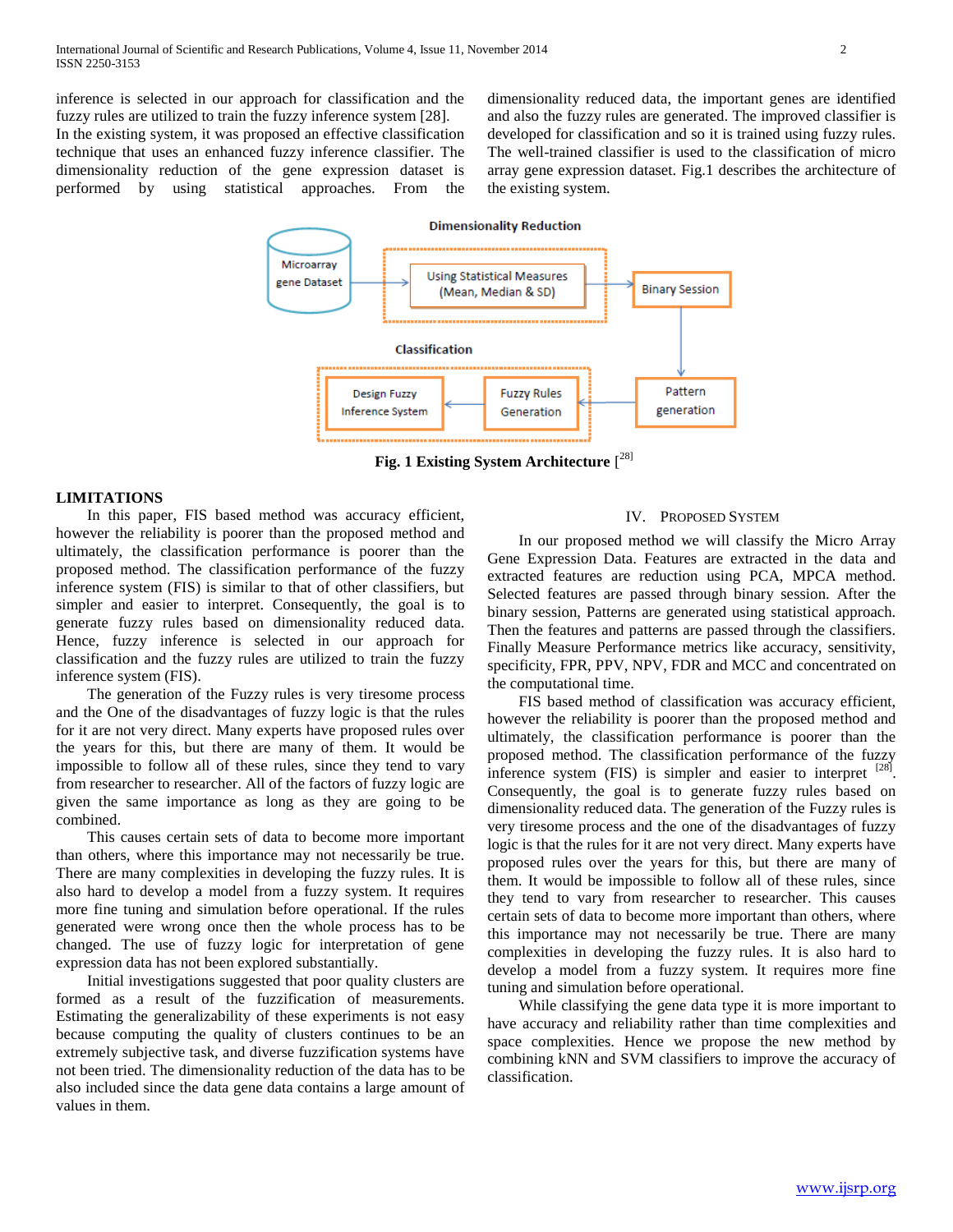## V. METHODOLOGY



**Fig. 2 Proposed System Architecture [29]**

#### **Modules**

- Two main Modules
	- $\triangleright$  Training Phase
	- Load Microarray Gene Dataset
	- ❖ Feature Extraction using Dimensionality Reduction (MPCA and PCA)
	- Binary Session
	- $\triangleright$  Testing Phase
	- Pattern Generation
	- K-nearest neighbor rule and SVM
	- Naïve Bayes Classifier

## **Training Phase**

 The Fig. 4 shows the working of the system. In training process, we select all genes from the original data set but except one column and this column of genes is used for testing.

- (i) Statistical operations are performed using dimensionality reduction pseudo code
- (ii) Then binary session and pattern generation processes are performed based on the result of statistical approach.
- (iii) Finally, the fuzzy rules generation process is performed over the generated patterns.

 In this proposed work, the first process is loading the microarray Gene dataset. Next phase is feature extraction and it is done by using MPCA and PCA. Binary session is carried out by threshold value. The threshold value in the binary session is used to change the values in the matrixes. It is also used to reduce the execution complexity; binary session makes the classification easier in the further gene expressions.

## **Testing Phase**

## **Pattern Generation**

 The binary session process gives the results as patterns. In the binary session each binary elements are obtained as the set of matrix with each matrix. In the set of matrix the first element of the each matrix is considered as one gene pattern, the second element is considered as another gene and this process is repeated for the last value of the given matrix.

 In our process we used two types of datasets for the gene expressions named AML and ALL. The generated pattern P contains column g from 1:38, whereas ALL dataset contains 1:26 and AML dataset contains 27:38.

## **K-nearest neighbor rule and SVM**

 The k-NN rule is used to introduce notation. In the k-NN rule the patterns which we are going to classify are symbolized as vectors in a d-dimensional Euclidean space  $R<sup>d</sup>$ .

## **Naïve Bayes Classifier**

 Naïve Bayesian classifier is a simple probabilistic classifier model which is based on the Bayes Theorem with independence assumptions. The probabilistic model of the classifier is the "independent feature model". Since the probability model is a unique in nature, Naïve Bayes classifiers could be trained effectively. In several applications parameter estimation for Naïve Bayesian model uses the maximum likelihood method. Naïve Bayes classifier needs only a small amount of training data to calculate the parameter which are needed for the classifications. This is the major advantage over the Naïve Bayes classifier.

## **ADVANTAGES**

 We have included the optimization scheme based on PCA so that the data is reduced. So automatically the time and the cost complexities are much reduced. We are using other classifier such as kNN, SVM and Naïve Bayes classifier and also we are combining the classifiers in order to produce best accuracy in the classification process compared to the existing methods. Instead of the complex fuzzy rules and others we are producing simple and efficient classifiers that are supervised and produce results without many complexities.

 The dimensionality reduction scheme that is included helps to produce the classification results in an exact way and also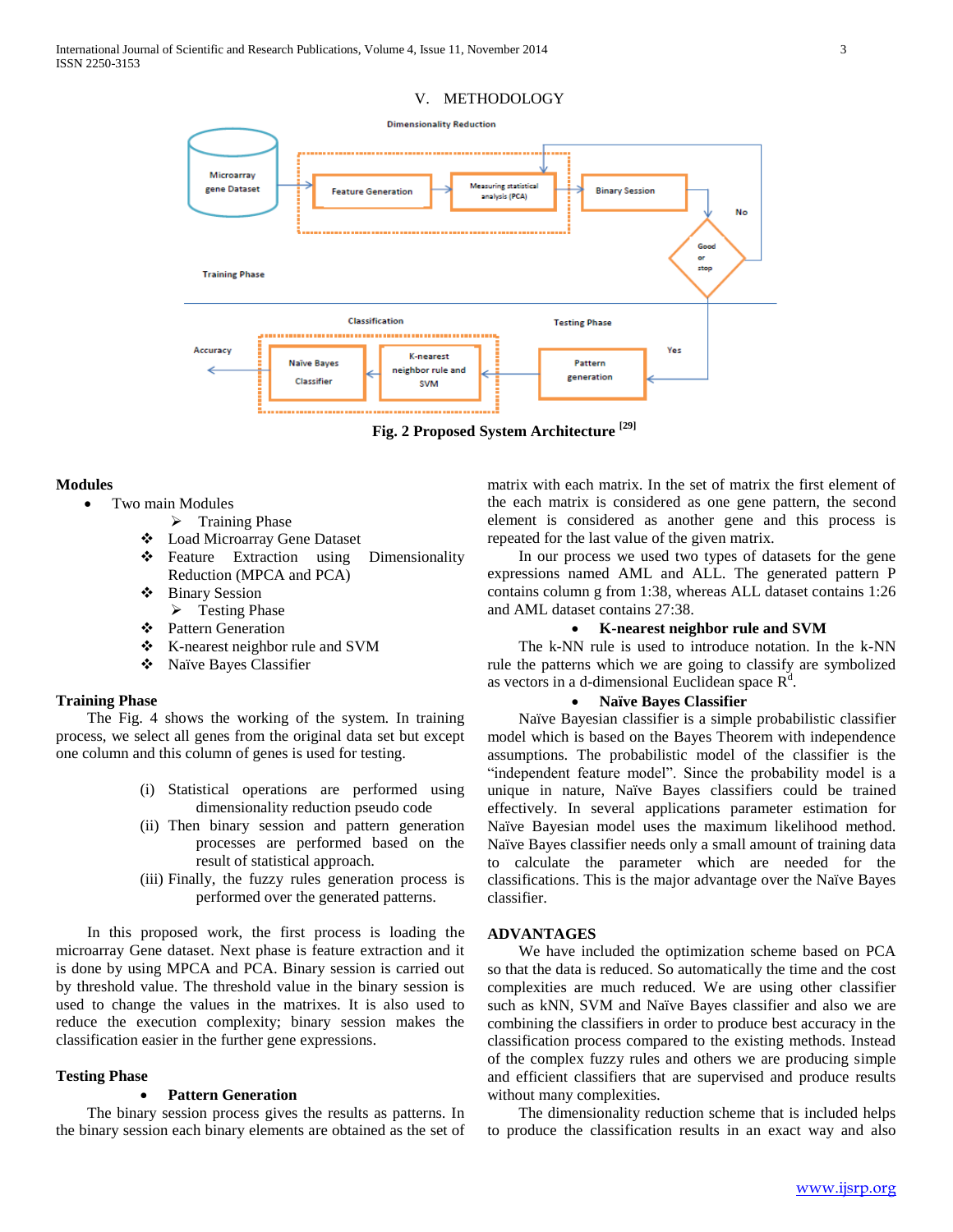minimizes the complexities. The Bayes classifier classifies the data based on the Bayes theorem calculation which refers to the probability of the test data to occur in a particular category.

 The SVM classifier classifies the data based on the hyper plane arrangement of the train data and tests the test data by finding the location at which the test data occurs. The kNN classifier classifies the data by comparing the test and the train data in the neighborhood and finding the results. Thus our proposed scheme produces better accuracy compared to the existing algorithm. Also we have compared the performance of the three classifiers and the classification results by combining the classifiers [12].

 Finally Measure Performance metrics like accuracy, sensitivity, specificity, FPR, PPV, NPV, FDR and MCC and concentrated on the computational time.

## VI. CONCLUSION

 This paper studied the performance of the proposed statistical approach based dimensionality reduction in microarray gene classification method over the popular dimensionality reduction and feature extraction methods such as MPCA – based dimensionality reduction and PCA – based dimensionality reduction. Hence, it can be asserted that the proposed dimensionality reduction method is suitable for microarray gene classification as it extracts relevant and less volume of information from the raw expression. Finally Measure Performance metrics like accuracy, sensitivity, specificity, FPR, PPV, NPV, FDR and concentrated on the computational time. It can be seen that the proposed technique has good classification accuracy compared to Fuzzy Genetic, Fuzzy Neural Network ProbPCA and PCA classifiers and fuzzy inference classifier (FIS). The results could show that the proposed system performs satisfactorily in classifying the micro array gene expression dataset

#### **REFERENCES**

- [1] Osmar, "Introduction to Data Mining", In: Principles of Knowledge Discovery in Databases, CMPUT690, University of Alberta, Canada, 1999
- [2] Kantardzic and Mehmed, "Data Mining: Concepts, Models, Methods, and Algorithms", John Wiley & Sons, 2003
- [3] Umarani and Punithavalli, "A Study on Effective Mining of Association Rules from Huge Databases", International Journal of Computer Science and Research, Vol. 1, No. 1, pp. 30-34, 2010
- [4] Chieh-Yuan Tsai and Min-Hong Tsai, " A dynamic Web service based data mining process system", In Proceedings of the 5th IEEE International Conference on Computer and Information Technology, pp. 1033-1039, 21- 23 September, 2005
- [5] Lamine M. Aouad, Nhien-An Le-Khac and Tahar M. Kechadi, "Distributed Frequent Itemsets Mining in Heterogeneous Platforms", Journal of Engineering, Computing and Architecture, Vol. 1, No. 2, 2007
- [6] J. Han and M. Kamber, "Data Mining: Concepts and Techniques. Morgan Kaufman, San Francisco, 2000
- [7] Bigus, "Data Mining with Neural Networks", McGraw-Hill, 1996
- [8] Klaus Julisch," Data Mining for Intrusion Detection -A Critical Review", In Proceedings of the IBM Research on application of Data Mining in Computer security, Chapter 1 , 2002
- [9] Hewen Tang, Wei Fang and Yongsheng Cao, "A simple method of classification with VCL components", In Proceedings of the 21st international CODATA Conference, 2008
- [10] Miller, Jason, "Core Privacy: A Problem for Predictive Data Mining." Lessons from the Identity Trail. New York: Oxford University Press, 2009
- [11] Yendrapalli, Basnet, Mukkamala and Sung, "Gene Selection for Tumor Classification Using Microarray Gene Expression Data", In Proceedings of the World Congress on Engineering, London, U.K., Vol. 1, 2007
- [12] Sandrine Dudoit, Jane Fridlyand and Terence P. Speed, "Comparison of Discrimination Methods for the Classification of Tumors Using Gene Expression Data", Journal of the American Statistical Association, Vol. 97, pp. 77-87, 2002
- [13] Peterson and Ringner, "Analyzing Tumor Gene Expression Profiles", Artificial Intelligence in Medicine, Vol. 28,No.1, pp. 59-74, 2003
- [14] AnandhavalliGauthaman, "Analysis of DNA Microarray Data using Association Rules: A Selective Study", World Academy of Science, Engineering and Technology, Vol.42, pp.12-16, 2008
- [15] Chintanu K. Sarmah, SandhyaSamarasinghe, Don Kulasiri and Daniel C., "A Simple Affymetrix Ratio-transformation Method Yields Comparable Expression Level Quantifications with cDNA Data", World Academy of Science, Engineering and Tech,Vol.61,pp.78-83, 2010
- [16] Khlopova, Glazko and Glazko, "Differentiation of Gene Expression Profiles Data for Liver and Kidney of Pigs", World Academy of Science, Engineering and Technology, Vol. 55, pp. 267-270, 2009
- [17] Ahmad m. Sarhan, "Cancer classification based on microarraygene expression data using dct and ann", Journal of Theoretical and Applied Information Technology, Vol. 6, No. 2, pp. 207-216, 2009
- Ying Xu, Victor Olman and Dong Xu, "Minimum Spanning Trees for Gene Expression Data Clustering", Genome Informatics, Vol. 12, pp. 24–33, 2001
- [19] LucilaOhno-Machado, StaalVinterbo and Griffin Weber, "Classification of Gene Expression Data Using Fuzzy Logic", Journal of Intelligent & Fuzzy Systems, Vol. 12, No. 1, pp. 19-24, January 2002
- [20] Li-Yeh Chuang, Cheng-Hong Yang and Li-Cheng Jin, "Classification Of Multiple Cancer Types Using Fuzzy Support Vector Machines And Outlier Detection Methods", Biomedical Engineering applications, Basis and Communications,Vol.17,pp.300-308, Dec 2005
- [21] Edmundo Bonilla Huerta, Beatrice Duval and Jin-Kao Hao, "A hybrid GA/SVM approach for gene selection and classification of micro array data", In Lecture Notes in Computer Science, pp. 34-44, Springer, 2006
- [22] HieuTrung Huynh, Jung-JaKimandYonggwan Won, "Classification Study on DNA Micro array with Feed forward Neural Network Trained by Singular Value Decomposition", International Journal of Bio- Science and Bio- Technology Vol.1,No.1,pp.17-24,Dec, 2009
- [23] PradiptaMaji and Sankar K. Pal, "Fuzzy–Rough Sets for Information Measures and Selection of Relevant Genes from Micro array Data", IEEE Transactions on Systems, Man, and Cybernetics, Vol. 40, No. 3, pp. 741- 752, June 2010
- [24] Venkatesh and Thangaraj, "Investigation of Micro Array Gene Expression Using Linear Vector Quantization for Cancer", International Journal on Computer Science and Engineering, Vol. 02, No. 06, pp. 2114-2116, 2010
- [25] Brahmadesam Krishna and BaskaranKaliaperumal, "Efficient Genetic-Wrapper Algorithm Based Data Mining for Feature Subset Selection in a Power Quality Pattern Recognition Application", The International Arab Journal of Information Technology, Vol. 8, No. 4, pp. 397-405, October 2011
- [26] Tamilselvi, M.; G.M.Kadhar Nawaz, "Classification of Micro Array Gene Expression Data using Statistical Analysis Approach with Personalized Fuzzy Inference System", International Journal of Computer Applications Volume 31– No.1, p.p. 5-12, October 2011
- [27] ALL/AML datasets from http://www.broadinstitute.org/cancer/software/genepattern/datasets/.
- [28] Selva Mary. G, Sachin Bojewar "Classification of Microarray Gene Expression: A Comparative Analysis using Dimensionality Reduction Techniques" "Pragyanam "14" the proceedings of International Conference on Recent Trends in Computer and Electronics Engineering(ICRTCEE), January, 2014.
- [29] Selva Mary. G, Sachin Bojewar "Classification of Micro Array Gene Expression Proposed using Statistical Approaches" International Organization of Scientific Research - Journal of Computer Engineering (IOSR-JCE) (e-ISSN: 2278-0661, p- ISSN: 2278-8727, PP 32-36, Volume 16, Issue 2, Ver. I (Mar-Apr. 2014).